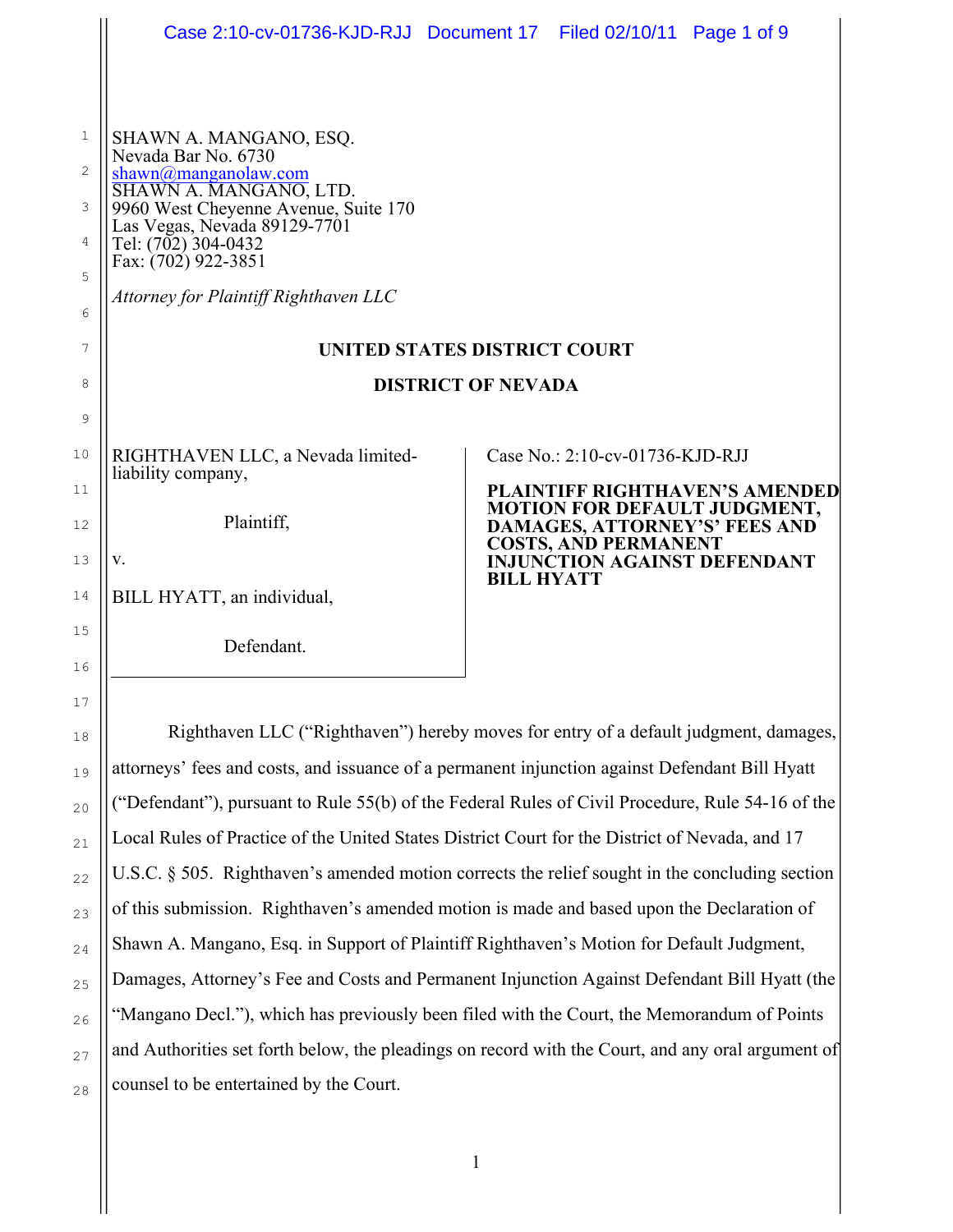# 2

1

### **MEMORANDUM OF POINTS AND AUTHORITIES**

#### **I. INTRODUCTION**

Righthaven moves this Court for entry of a default judgment against Defendant Bill Hyatt ("Defendant") based on his failure to file a responsive pleading or otherwise appear within the time allotted under Federal Rule of Civil Procedure  $12(a)(1)(A)(i)$ . As set forth herein, Righthaven requests an award of damages in the amount of \$150,000.00. Righthaven additionally requests an award of attorney's fees and costs in the amount of \$1,850.00. (Mangano Decl. ¶¶ 4-7.) Righthaven additional asks this Court to, among other things, permanently enjoin Defendant from engaging in any further infringement of Righthaven-owned copyrighted works.

### **II. FACTS**

Righthaven filed the Complaint in this matter on October 6, 2010. (Doc. # 1.) Service of the Summons on Defendant was effectuated on October 11, 2010. (Doc. # 6.) To date, Defendant has not appeared, answered, or otherwise defended in any way this action. On January 12, 2011, the Clerk of this Court entered default against Defendant. (Doc. # 9.) Given Defendant's apparent intent to ignore this action and in view of the arguments set forth below, Righthaven is entitled to entry of a default judgment in its favor.

#### **III. ARGUMENT**

Defendant has willfully infringed the Righthaven-owned copyrighted work at-issue in this case, thereby derogating Righthaven's exclusive rights under 17 U.S.C. §§ 106(1)-(3) and  $(5)$ .<sup>1</sup> Defendant has failed to timely answer, plead, or otherwise defend this action and default

i

Pursuant to 17 U.S.C. § 106, the owner of a copyright has the exclusive right to do and to authorize any of the (1) to reproduce the copyrighted work in copies or phonorecords;

<sup>(2)</sup> to prepare derivative works based upon the copyrighted work;

<sup>(3)</sup> to distribute copies or phonorecords of the copyrighted work to the public by sale or other transfer of ownership, or by rental, lease, or lending;

<sup>(4)</sup> in the case of literary, musical, dramatic, and choreographic works, pantomimes, and pictorial, graphic, or sculptural works, to perform the copyrighted work publicly;

<sup>(5)</sup> in the case of literary, musical, dramatic, and choreographic works, pantomimes, and pictorial, graphic, or sculptural works, including the individual images of a motion picture or other audiovisual work, to display the copyrighted work publicly; and

<sup>(6)</sup> in the case of sound recordings, to perform the copyrighted work publicly by means of a digital audio transmission.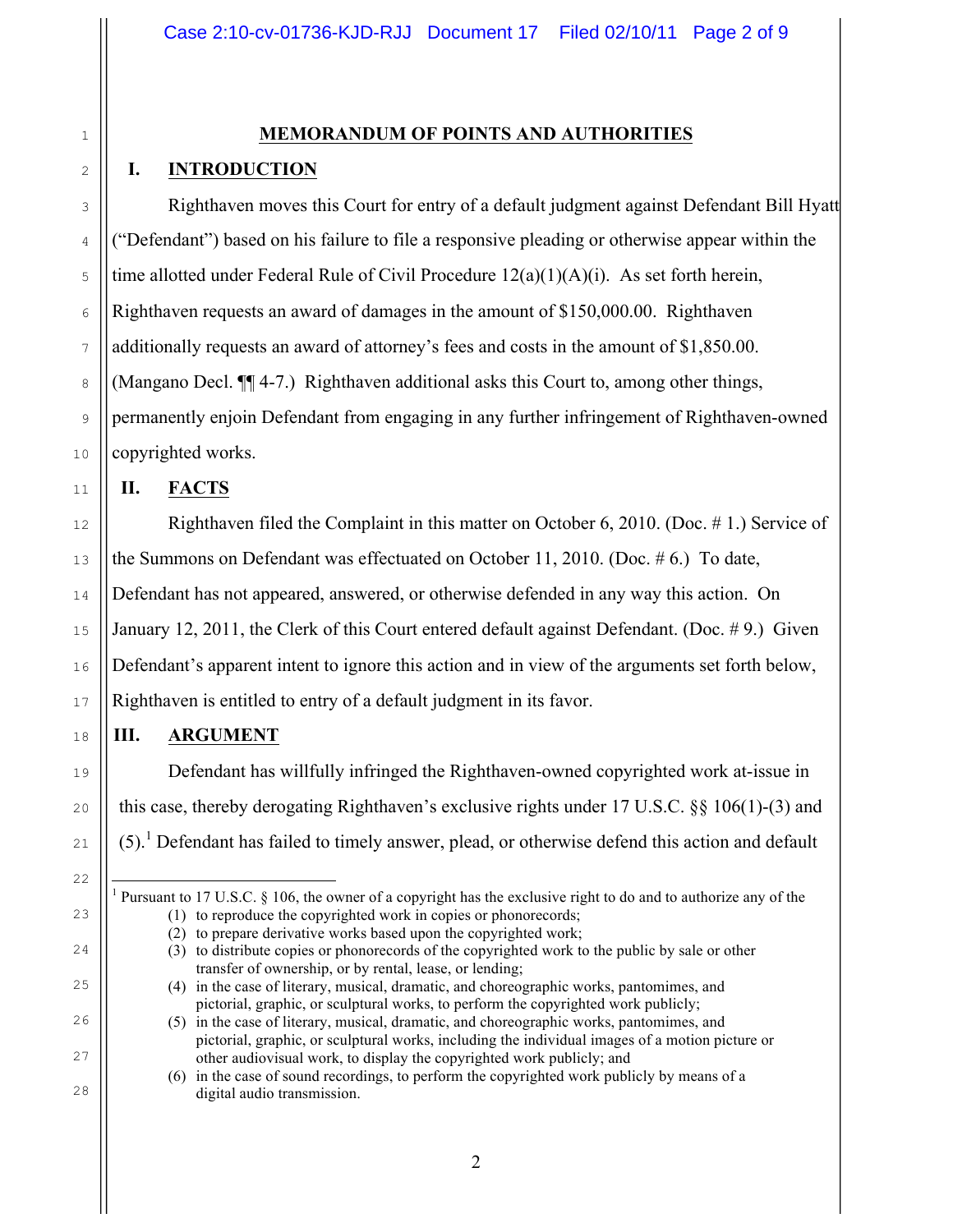has been entered against him. (*See* Doc. #9.) As set forth below, Righthaven respectfully requests the Court enter default judgment against Defendant, to award appropriate damages, including attorney's fees and costs, and to permanently enjoin Defendant from further infringement of Righthaven-owned copyrighted works.

1

2

3

4

5

6

7

8

9

10

11

12

13

14

15

16

17

18

19

20

21

22

23

24

26

27

#### *A. Righthaven is Entitled to Statutory Damages in the Amount of \$150,000*

# *1. Righthaven Should be Awarded \$30,000 in Statutory Damages Pursuant to 17 U.S.C. § 504(c)(1).*

Righthaven is entitled to \$30,000 in statutory damages as a result of Defendant's willful infringement of the literary work entitled "FX's manly man shows hold outsider appeal" (the "Work"). (Compl. Ex. 1, Doc. #1, Ex. 1.) As discussed in Section  $A(3)$ , below, Righthaven is entitled to increase the requested \$30,000.00 statutory damage award to \$150,000.00 pursuant to 17 U.S.C. section 504(c)(2) because Defendant's infringement of the Work was willful.

In copyright infringement cases a plaintiff may elect either actual or statutory damages. 17 U.S.C. § 504(a). In fact, the law is clear that "statutory damages are recoverable without regard to the existence or provability of actual damages." *New Form, Inc. v. Tekila Films, Inc.,* 357 Fed. Appx. 10, 11 (9th Cir. 2009); *Columbia Pictures Television, Inc. v. Krypton Broad of Birmingham, Inc.,* 259 F.3d 1186, 1194 (9th Cir. 2001); *L.A. News Serv. v. Reuters Television Int'l, Ltd.,* 149 F.3d 987, 996 (9th Cir. 1998). Furthermore, the United States Supreme Court has held that an award of statutory damages within the limits prescribed by Congress is appropriate "even for uninjurious and unprofitable invasions of copyright." *F.W. Woolworth Co. v. Contemporary Arts, Inc.*, 344 U.S. 228, 233 (1952). Statutory damages up to \$30,000.00 per infringement may be awarded under 17 U.S.C. section 504(c)(1). Righthaven requests the Court enter an award of statutory damages in the amount of \$30,000.00 for Defendant's infringement of the Work in this action.

25

#### *2. Defendant Committed Blatant Copyright Infringement*

Defendant committed blatant and unabashed infringement of the Righthaven-owned copyrighted Work. Proof of Defendant's culpability is clearly established through the pleadings.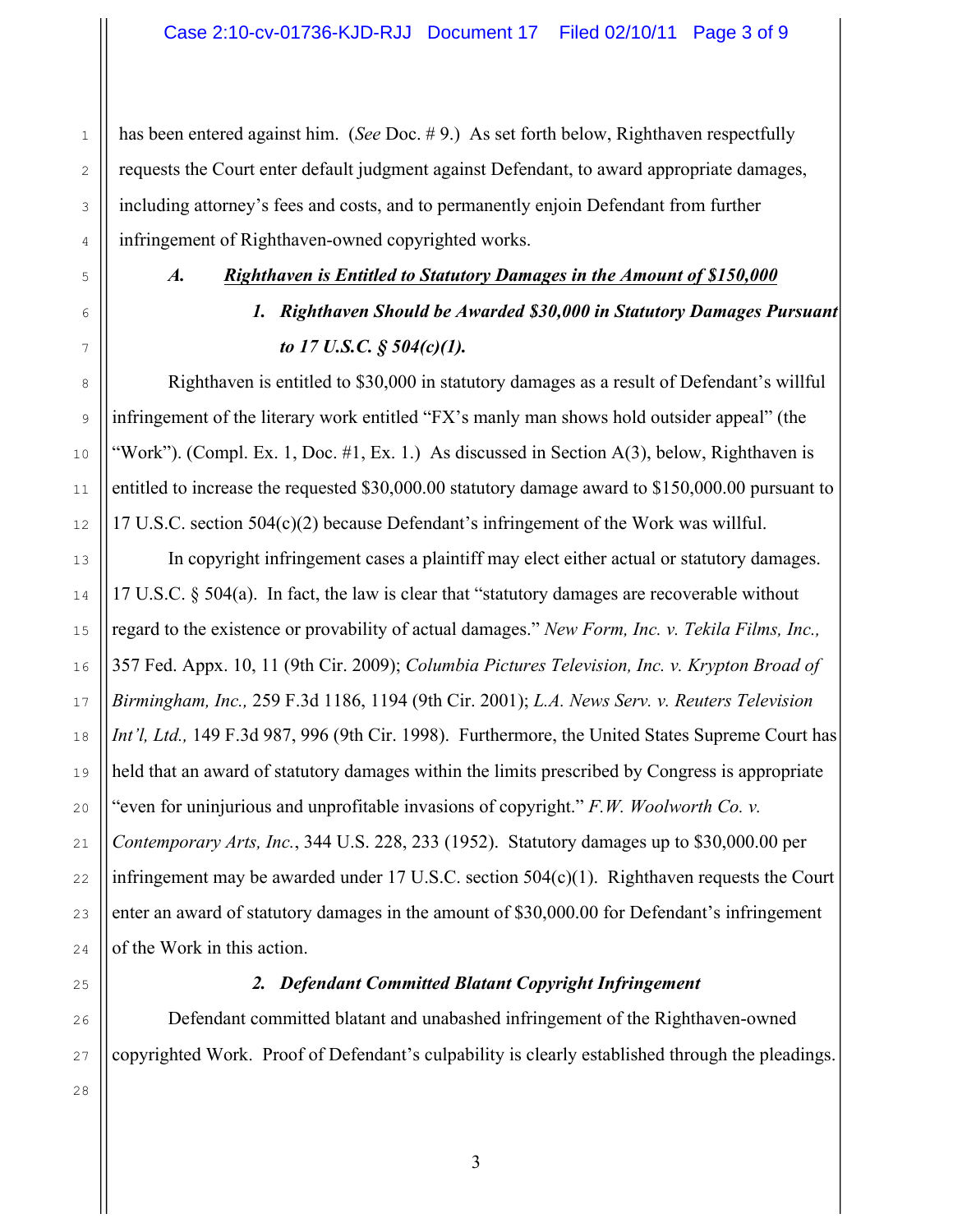Given his failure to appear in this action, Defendant has not presented a single piece of evidence to rebut Righthaven's allegations.

"To prove copyright infringement, a plaintiff must demonstrate (1) ownership of the allegedly infringed work, and (2) copying of the protected elements of the work by the defendant." *Pasillas v. McDonald's Corp.*, 927 F.2d 440, 442 (9th Cir. 1991); *citing Narell v. Freeman*, 872 F.2d 907, 910 (9th Cir. 1989). Here, Righthaven has irrefutably satisfied each of these requirements.

Attached to Righthaven's Complaint is the official submittal to the United States Copyright Office (the "USCO") for registration of the Work, including the application, the deposit copy and the registration fee. (Comp. Ex. 3, Doc. # 1, Ex. 3.) Righthaven's completed registration for the Work is deemed effective upon receipt by the USCO and serves as *de facto*  registration for purposes of granting subject matter over this action. Section 410(c) of the Copyright Act provides, in pertinent part, that "[i]n any judicial proceedings the certificate of a registration made before or within five years after first publication of the work shall constitute prima facie evidence of the validity of the copyright and of the facts stated in the certificate." *See also Harper House, Inc. v. Thomas Nelson, Inc.*, 889 F.2d 197, 201 (9th Cir. 1989); *Marquis Models, Inc. v. Green Valley Ranch Gaming, LLC*, Civ. No. 05-01400, 2007 WL 2904172 (D. Nev. Sept. 30, 2007). Thus, in attaching the USCO registration to the Complaint, Righthaven thereby enjoys a presumption of ownership of the copyright in the Work. Again, Defendant has done nothing to rebut this presumption given its failure to appear in this action.

Righthaven's Complaint further exhibits evidence of Defendant's infringement of the Work. (Compl. Ex. 2, Doc. # 1, Ex. 2-1.) These supporting documents constitute prima facie evidence of Defendant's culpability.

## *3. Defendant's Infringement was Committed Willfully, Thereby Entitling Righthaven to an Increased Statutory Damage Award of \$150,000.*

Defendant willfully infringed upon the Righthaven-owned copyrighted Work. As such, Righthaven is entitled to an award of increased statutory damages in the amount of \$150,000 pursuant to  $17$  U.S.C. section  $504(c)(2)$ .

1

2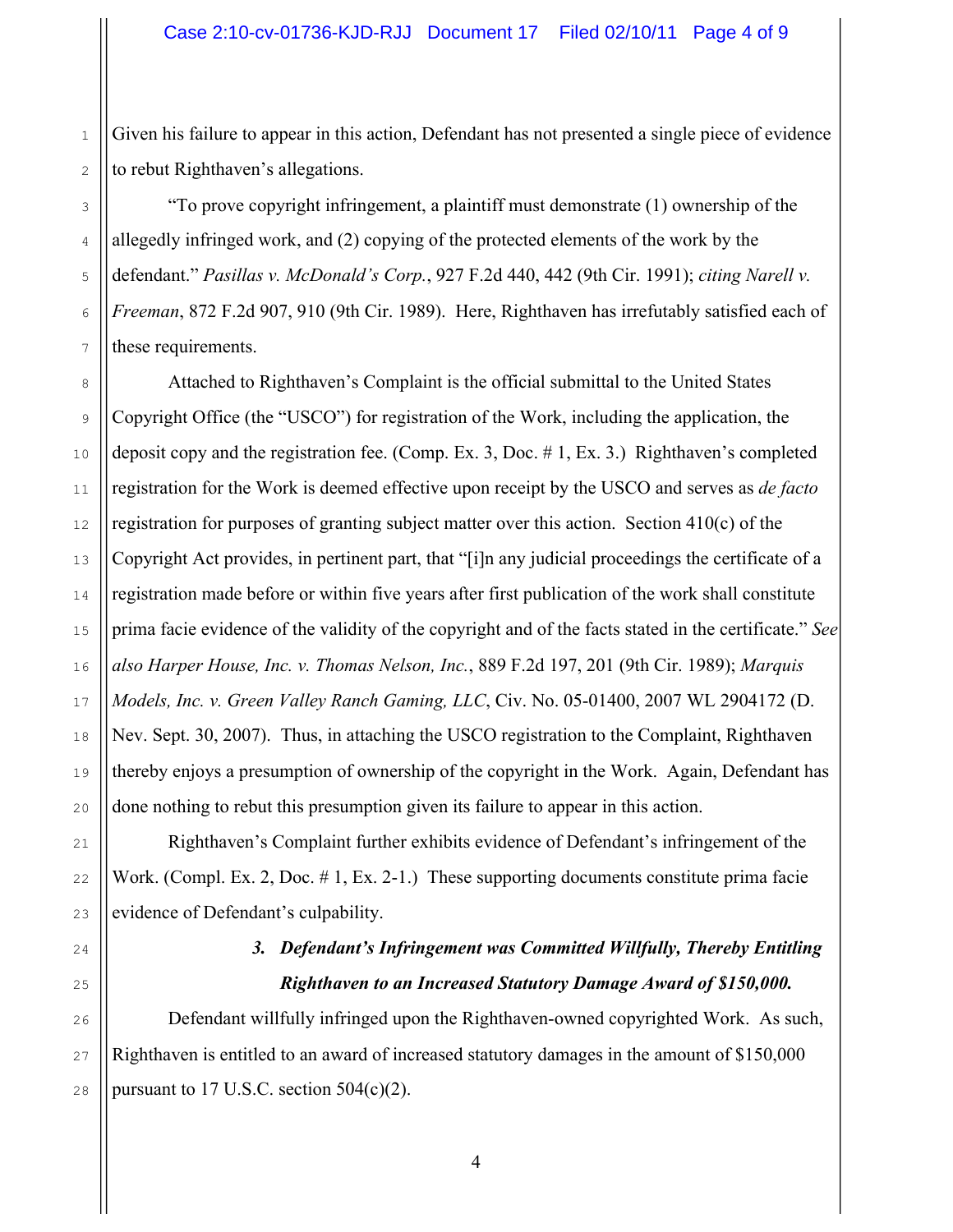As set forth above, Righthaven has requested a statutory damage award of \$30,000 against Defendant in this action. The Copyright Act allows for increased statutory damages when the infringer acted willfully. Section  $504(c)(2)$  of the Copyright Act provides, in pertinent part:

In a case where the copyright owner sustains the burden of proving, and the court finds, that infringement was committed willfully, the court in its discretion may increase the award of statutory damages to a sum of not more than \$150,000.

This provision is directly applicable given the nature of Defendant's blatant infringement, which is demonstrative of its willful intent. Accordingly, Righthaven's request for statutory damages pursuant to section  $504(c)(2)$  of the Copyright Act is appropriate.

A defendant willfully infringes on the copyright of another by acting "with knowledge that the defendant's conduct constitutes copyright infringement." *Peer Intern. Corp. v. Pausa Records, Inc.*, 909 F.2d 1332, 1336 (9th Cir. 1990). This "knowledge standard" does not require that a defendant act with the "specific intent" to violate the plaintiff's copyright protection. *Coogan v. Avnet, Inc.*, Civ. No. 04-0621, 2005 WL 2789311 (D.Ariz. Oct. 24, 2005). A defendant seeking to establish the innocence of an infringement must not only establish its good faith belief in the innocence of its conduct, it must also show that it was reasonable in holding such a belief. *Peer*, 909 F.2d at 1335-36.

Here, Righthaven's pleadings demonstrate Defendant's infringing conduct. (*See* Compl. Ex. 2, Doc. # 1, Ex. 2.) Defendant has, through his non-appearance, failed to contest Righthaven's detailed infringement allegations or otherwise establish its good faith belief in any alleged innocence for its conduct. *See Peer*, 909 F.2d at 1335-36. Given this record, Righthaven is entitled to increased statutory damages based on Defendant's willful infringement pursuant to 17 U.S.C. section 504(c)(2).

## *B. Righthaven is Entitled to an Award of Attorneys' Fees and Costs in the Amount of \$1,850 Against Defendant*

As discussed above, Righthaven is entitled to an award of statutory damages against Defendant pursuant to 17 U.S.C. section  $504(c)(1)$ , which Righthaven has requested be increased pursuant to 17 U.S.C. section 504(c)(2) in view of Defendant's willful infringement. As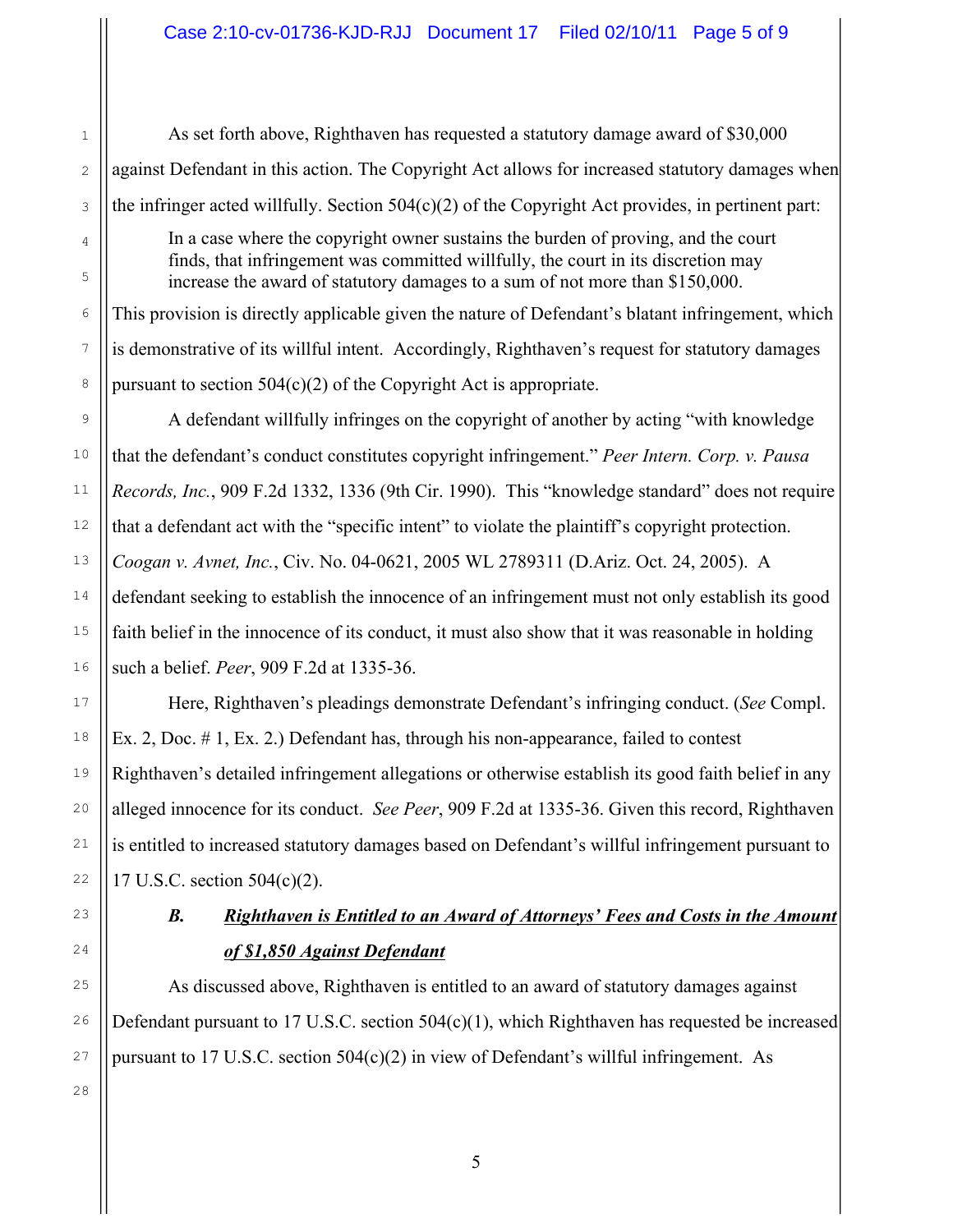#### Case 2:10-cv-01736-KJD-RJJ Document 17 Filed 02/10/11 Page 6 of 9

discussed below, Righthaven is also entitled to an award of attorney's fees and costs in this action pursuant to 17 U.S.C. section 505.

17 U.S.C. §505 authorizes an award of attorneys' fees and costs to the prevailing party:

In any civil action under this title, the court in its discretion may allow the recovery of full costs by or against any party other than the United States or an officer thereof. Except as otherwise provided by this title, the court may also award a reasonable attorney's fee to the prevailing party as part of the costs.

Under 17 U.S.C. section 505, district courts are "given wide latitude to exercise equitable discretion." *Entertainment Research Group, Inc. v. Genesis Creative Group, Inc.*, 122 F.3d 1211, 1229 (9th Cir. 1997); *see also The Traditional Cat Ass'n, Inc. v. Gilbreath*, 340 F.3d 829, 833 (9th Cir. 2003). Moreover, this "discretion is not cabined by a requirement of culpability on the part of the losing party." *Entertainment Research*, 122 F.3d at 1229; *see also Fantasy, Inc. v. Fogerty*, 94 F.3d 553, 555 (9th Cir. 1996). District courts should consider the following nonexclusive factors in determining an award of attorney's fees: (1) the degree of success obtained; (2) frivolousness; (3) motivation; (4) the objective unreasonableness of the losing party's factual and legal arguments; and (5) the need, in particular circumstances, to advance considerations of compensation and deterrence. *See Entertainment Research*, 122 F.3d at 1229; *see also Fogerty v. Fantasy, Inc.*, 510 U.S. 517, 534 n. 19, 114 S.Ct. 1023, 1033 n. 19 (1994).

Application of the foregoing law demonstrates Righthaven's entitlement to an award of attorney's fees and costs against Defendant. Righthaven has detailed Defendant's infringement of the Work. (*See* Compl. ¶¶ 8-9, 20-22, 28-34, Ex. 2, Doc. # 1 ¶¶ 8-9, 20-22, 28-34, Ex. 2.) Defendant has failed to come forth with any viable defenses or assert even a solitary good faith justification for its conduct in response to the well-documented claims contained in Righthaven's Complaint. Defendant was served with Righthaven's Complaint. (Doc. # 6.) Despite service of the Complaint, and in the face if the allegations leveled against it, Defendant elected not to appear or otherwise defend. Such inaction supports demonstrates the merits of this action, Defendant's inability to viably defend the allegations against it, and gives rise to the need to deter him from further infringing conduct through an award of attorney's fees and costs. *See*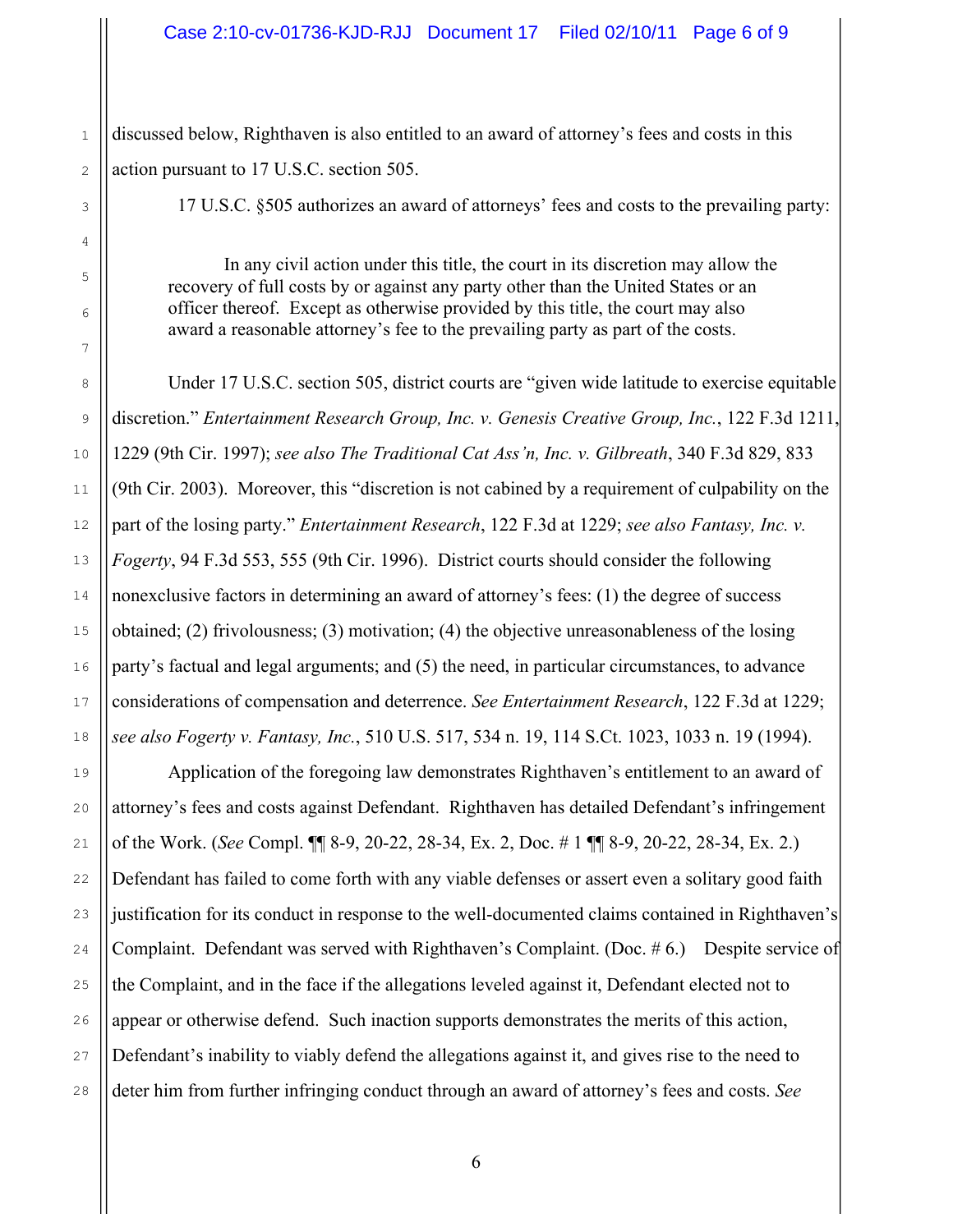*Entertainment Research*, 122 F.3d at 1229; *see also Fogerty*, 510 U.S. at 534 n. 19, 114 S.Ct. 1023 at 1033 n. 19. As detailed in the accompanying declaration of counsel, Righthaven requests and award of attorneys' fees in the amount of \$1,500.00 and an award of costs in the amount of \$350.00. (Mangano Decl. ¶¶ 4-7.)

*C. Righthaven is Entitled to Entry of a Permanent Injunction Against Defendant* In addition to the relief requested above, Righthaven is also entitled to entry of a

permanent injunction against Defendant pursuant to 17 U.S.C. section 502(a).

A copyright owner may also be entitled to permanent injunctive relief under 17 U.S.C. section 502(a), which empowers the Court to "grant temporary and final injunctions on such terms as it may deem reasonable to prevent or restrain infringement of a copyright." The standard for a permanent injunction is essentially the same as for a preliminary injunction except a permanent injunction requires a showing of "actual success" rather than "likelihood of success" on the merits. *Sierra Club v. Penfold*, 857 F.2d 1307, 1318 (9th Cir. 1988). Therefore, the standard for permanent injunction is a demonstration of either (1) a combination of actual success on the merits and "the possibility of irreparable injury" or (2) the existence of "serious questions going to the merits" and that "the balance of hardship tipping sharply" in the movant's favor. *GoTo.com, Inc. v. Walt Disney Co.*, 202 F.3d 1199, 1205 (9th Cir. 2000); *quoting Sardi's Restaurant Corp. v. Sardie*, 755 F.2d 717, 723 (9th Cir. 1985).

Defendant has failed to defend these allegations and Righthaven should be determined to have prevailed on the merits of its infringement claim by virtue of entry of the requested default judgment. As such, Righthaven should be found to have obtained "actual success" on its claims, thereby satisfying the first combination of factors for entry of a permanent injunction. *See Sierra Club*, 857 F.2d at 1318; *see also GoTo.com, Inc.*, 202 F.3d at 1205. Righthaven's allegations in this action further demonstrate that it will continue to be exposed to the risk of irreparable harm based on Defendant's conduct. Defendant's failure to appear in this action has deprived Righthaven, either through settlement negotiations or otherwise, of its ability to ensure against future unauthorized acts of reproduction of Righthaven-owned copyrighted material. Moreover, Defendant's actions demonstrate a clear threat of continuing infringing conduct and, as such,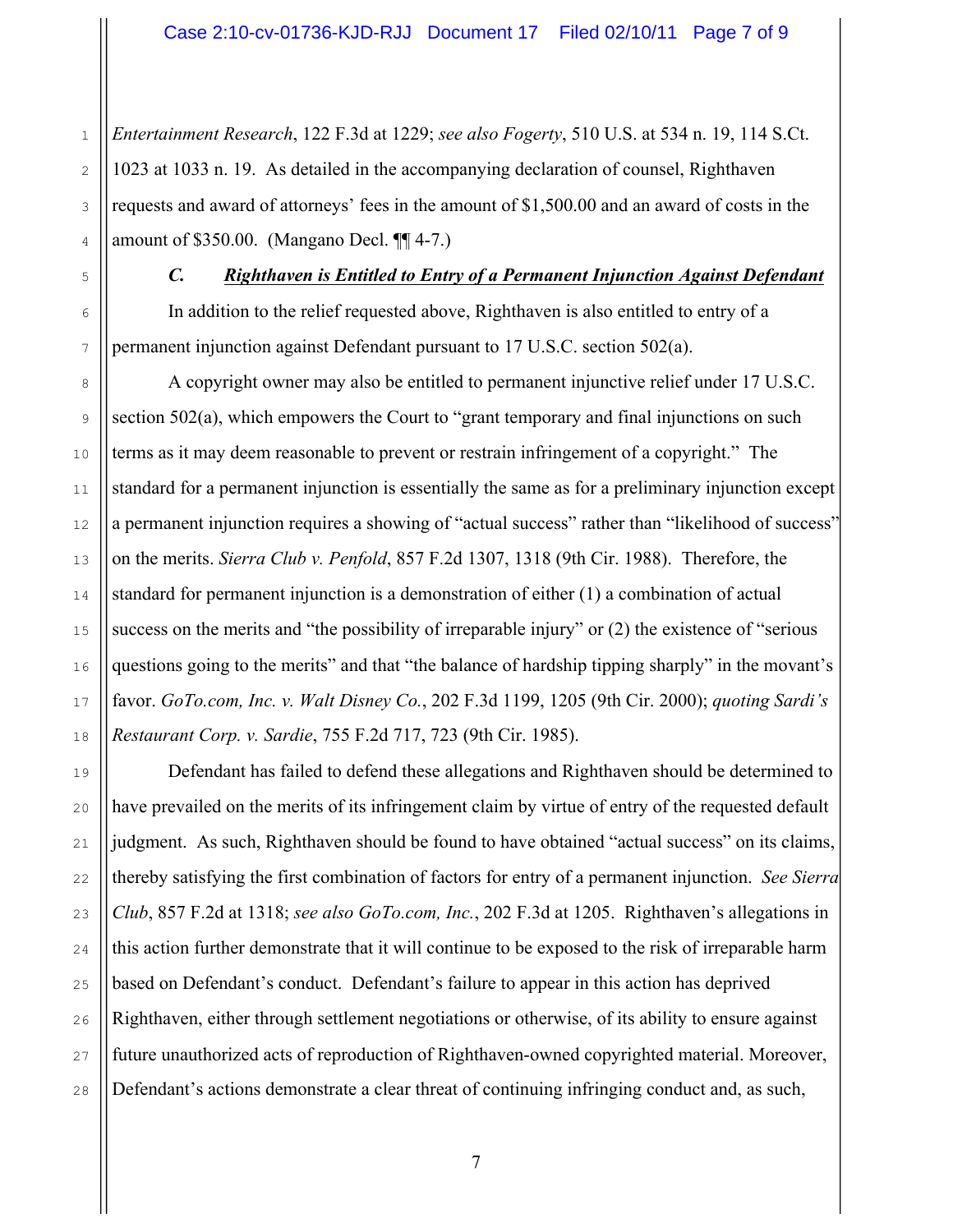1 2 3 4 entry of the injunctive relief requested by Righthaven is justified. *See Bridgeport Music, Inc. v. Justin Combs Pub.,* 507 F.3d 470, 492 (6th Cir. 2007); *see also Walt Disney Co. v. Powell,* 897 F.2d 565, 567 (D.C. Cir. 1990). Accordingly, Righthaven respectfully requests the Court enter the Order for Permanent Injunction in its proposed form.

**IV. CONCLUSION**

5

6

7

9

10

11

12

13

14

15

16

17

18

19

20

21

22

23

24

25

26

27

28

For the reasons set forth above, Righthaven respectfully requests the Court enter default judgment against Defendant which grants the following relief:

8 1. An award of statutory damages in the amount of \$30,000.00 pursuant to 17 U.S.C.  $§$  504(c)(2) for infringement of the Work;

2. An award increasing the above statutory damage award to \$150,000.00 pursuant to 17 U.S.C. § 504(c)(2) based on a finding that Defendant's infringement of the Work was willful;

3. An award of attorneys' fees in the amount of \$ 1,500.00 and costs in the amount of \$350.00 pursuant to 17 U.S.C. § 505;

4. Entry of an Order for Permanent Injunction pursuant to 17 U.S.C. § 502(a);

5. An award of prejudgment and post-judgment interest in accordance with applicable law;

6. An order directing OnlineNIC, Inc., and any successor domain name registrar for the Internet domain found at <1ce.org> (the "Domain"), to lock the Domain and transfer control of same to Righthaven; and

7. Such other relief as the Court deems just and proper.

Dated this 10th day of February, 2011.

#### SHAWN A. MANGANO, LTD.

By: /s/ Shawn A. Mangano SHAWN A. MANGANO, ESQ. Nevada Bar No. 6730 9960 West Cheyenne Avenue, Suite 170 Las Vegas, Nevada 89129-7701

*Attorney for Plaintiff Righthaven LLC*